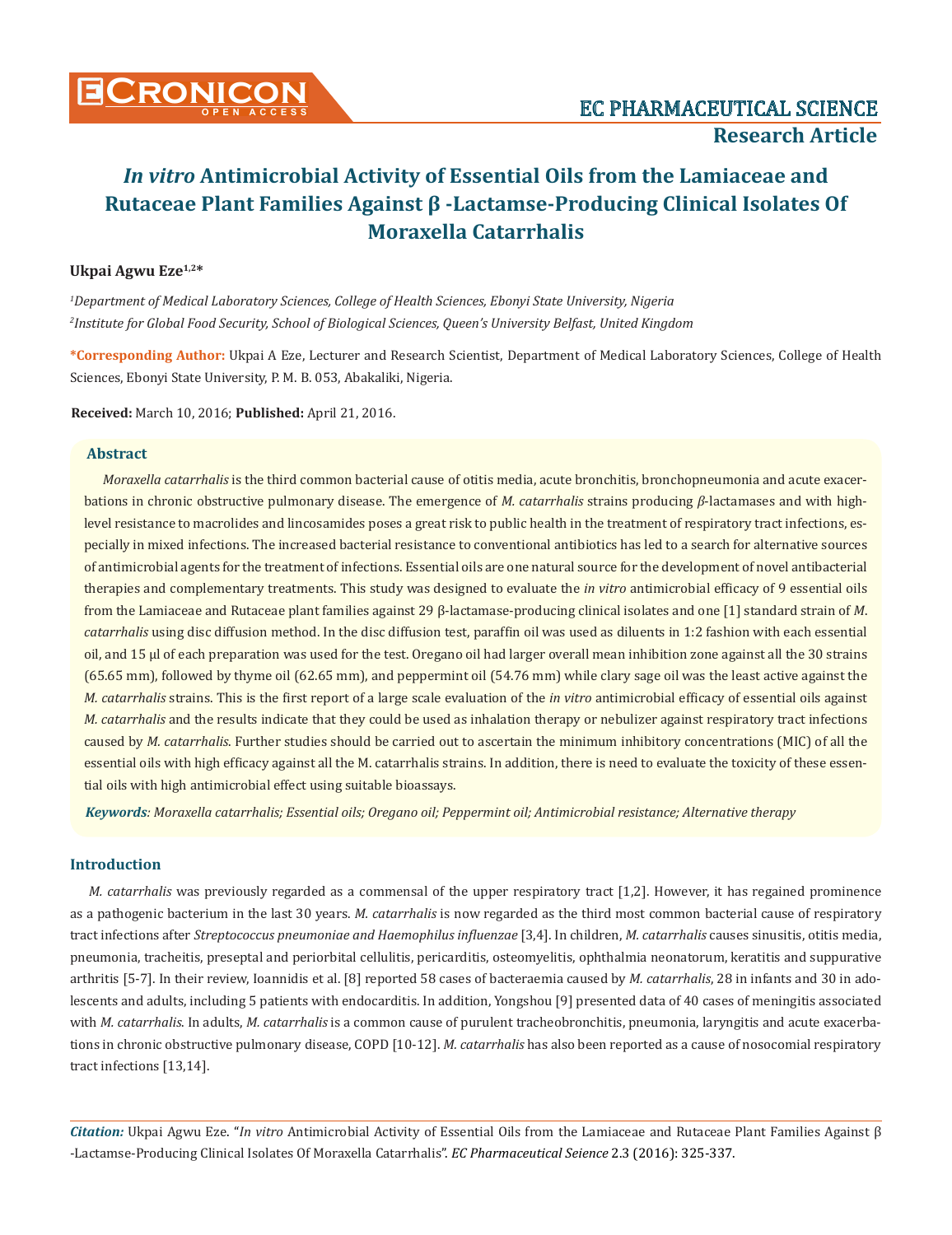There are several reports on the increasing prevalence of *β*-lactamase-producing strains of *M. catarrhalis* globally [15]. The first report of *β*-lactamase-producing strains of *M. catarrhalis* was in Sweden in 1976, at a prevalence of 3.8% [16]. *M. catarrhalis* produce *β*-lactamases which have been designated as bro-1, bro-2 and bro-3 [11,17], but there is a probability that bro-3 may be a precursor for the bro-1 and/ or bro-2 [18]. Both the bro-1 and bro-2 enzymes are encoded by chromosomal genes and are phenotypically identical and membrane-associated [18]. Strains with bro-1 have a higher antibiotic resistance than strains with bro-2 or bro-3 [19,20]. Currently, over 95% of *M. catarrhalis* isolates are resistant to clarithromycin, erythromycin, trimethoprim, penicillin, ampicillin and amoxicillin and trimethoprim-sulfamethoxazole [15, 21- 24].

The increase in *β*-lactamase-producing strains of *M. catarrhalis* poses a serious global health challenge for the treatment of community-acquired infections, especially in mixed infections in which it has been involved in indirect pathogenicity [25]. *M. catarrhalis* can hinder antibiotic therapy of otherwise susceptible pathogens, including *S. pneumoniae* and *H. influenzae* culminating in treatment failure as their *β-*lactamase enzymes are also secreted by the outer membrane vesicles into the surrounding environment [26,27]. The major treatment option for patients with otitis media and exacerbation of COPD are the macrolides [7]. Recently, resistance of *M. catarrhalis* to macrolides was reported in China and Japan. In China, Liu et al. [28] demonstrated that mutations of A2982T (corresponding to A2058 in Escherichia coli numbering) and A2796T in the 23S rRNA gene were associated with high-level macrolide resistance in *M. catarrhalis* strains while Saito et al. [29] reported high-level resistance to the macrolides and lincosamides in an *M. catarrhalis* strain (NSH1) in Japan and attributed the resistance to a single A2058T mutation in at least three of the four 23S rRNA alleles.

The increased bacterial resistance to conventional antibiotics has led to a search for new antimicrobial compounds from a variety of natural sources for the treatment of infections. Essential oils are one alternative source for the development of novel antibacterial therapies and complementary treatments [30-32]. According to Burt [30], essential oils are aromatic oily liquids obtained from the flowers, buds, seeds, leaves, twigs, bark, herbs, wood, fruits and roots of plants. They are mainly liquid, aromatic and exhibit pleasant odour and essence.

The antimicrobial effects of essential oils have been widely studied in food pathogens and have demonstrated *in vitr*o antibacterial activity against *Listeria monocytogenes, Salmonella enterica subspecies enterica serotype Typhimurium* (formerly *Salmonella typhymurium*), *E. coli* O157:H7, *Shigella dysenteriae, Bacillus cereus and Staphylococcus aureus* [33,34]. They have also been shown to have antibacterial activity against other bacterial species, antiviral, and anti toxigenic properties [30,35-41]. Reports also indicate that essential oils are potent against some potential respiratory pathogens, including *H. influenzae, Pseudomonas aeruginosa [42,43], S. pneumoniae and Klebsiella pneumoniae* [44]. In their research, Inuonye et al. [45] evaluated a variety of essential oils on respiratory tract pathogens, and reported that *H. influenzae, S. pneumoniae, Streptococcus pyogenes* and *S. aureus* were susceptible to the essential oils tested, including thyme oil, cinnamon oil, lemon grass oil, tea tree oil and peppermint oil. Reduction of relapse frequency, maintenance of permanent ventilation and drainage of sinuses has been reported in experimental trials using essential oils for the treatment of respiratory infections [45].



*Figure 1: Heterogeneous chemical groups present in essential oils.*

*Citation:* Ukpai Agwu Eze. "*In vitro* Antimicrobial Activity of Essential Oils from the Lamiaceae and Rutaceae Plant Families Against β -Lactamse-Producing Clinical Isolates Of Moraxella Catarrhalis". *EC Pharmaceutical Seience* 2.3 (2016): 326-337.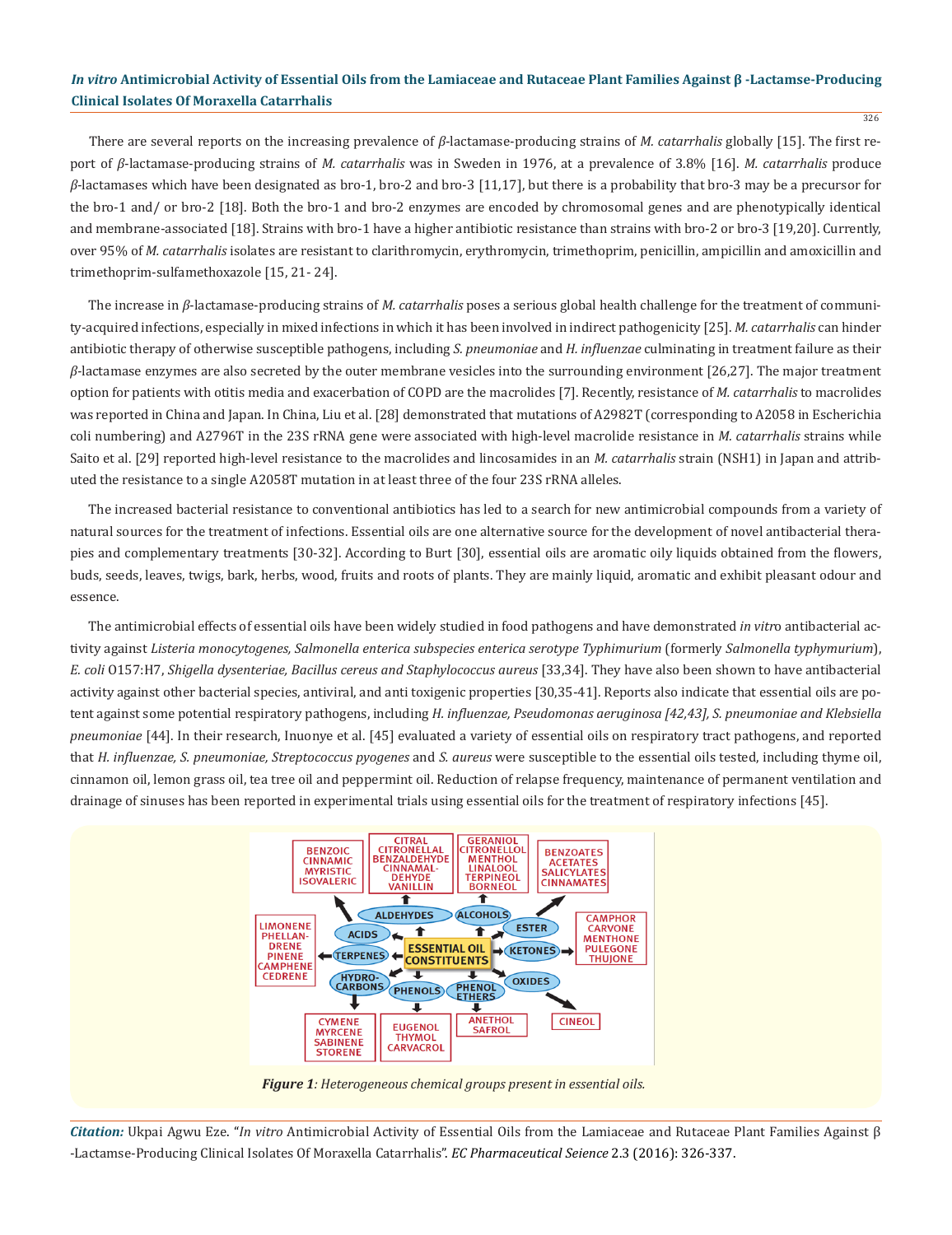327

Although the pharmacological effects of essential oils and other bacterial species have been thoroughly studied, to the best of my knowledge there are no earlier reports regarding the detailed study on *M. catarrhalis* and their sensitivity to the activity of essential oils. In addition, the emergence of *M. catarrhalis* strains resistant to the *β*-lactams, macrolides and lincosamides warrants the evaluation of essential oils as alternative therapeutic agents. This research was therefore, designed to evaluate the in vitro antimicrobial efficacy of essential oils against *β*-lactamase-producing clinical isolates of *M. catarrhalis.*

### **Material and Methods**

#### **Bacterial isolates**

Twenty nine (29) clinical isolates and one standard strain (NCTC 11020) of *M. catarrhalis* were obtained from the Centre for Research in Biosciences (CRIBS), School of Health and Life Science, University of the West of England (UWE), Bristol, United Kingdom. All the 29 *M. catarrhalis* strains were clinical isolates from Weston General Hospital and Southmead Hospital, Bristol, United Kingdom and produce bro-1 and/or bro-2 beta-lactamases [20]. The isolates which were previously stored at -196*°C* in a liquid nitrogen were revived by inoculating the thawed samples directly onto blood agar and incubating aerobically at 37*°C* for 72 h. Purity checks were performed on the isolates using Gram staining technique and oxidase test [46] to confirm the presence of Gram negative diplococci showing positive oxidase reaction which are consistent with *M. catarrhalis*. The 30 *M. catarrhalis* strains were then subcultured onto Mueller-Hinton agar and incubated aerobically at 37*°C* for 24 hours. Throughout the period of the research, the strains were continuously subcultured onto new Mueller-Hinton agar and incubated aerobically at 37*°C* for 24 hours weekly, and stored in the refrigerator at 4*°C* to avoid them reaching senescence stage.

#### **Essential oils**

The essential oils used for this study are presented below (Table 1). They were procured from Vitamin World Inc., USA, except Ginger oil and Thyme oil (procured from Sigma-Aldrich, Germany), and Coriander oil and Nutmeg oil (procured from Amphora Aromatics Ltd, Bristol, UK). These essential oils and their diluents are currently stored in the Microbiology Laboratory, UWE for further analysis.

| S/No | Name of oil | <b>Scientific name</b>  | Product<br>num-<br>ber |
|------|-------------|-------------------------|------------------------|
| 1.   | Clary sage  | Salvia sclarea          | B60163                 |
| 2.   | Peppermint  | Mentha piperita         | HB60139                |
| 3.   | Oregano     | Origanum vulgare        | B31293                 |
| 4.   | Rosemary    | Rosmarinus officinalis  | B60124                 |
| 5.   | Thyme       | Thymus vulgaris         | 110253084              |
| 6.   | Grapefruit  | Citrus paradisi         | B29071                 |
| 7.   | Lemon       | Citrus limonum          | B29071                 |
| 8.   | Lime        | Citrus aurantifolia     | B29070                 |
| 9.   | Orange      | Citrus aurantium dulcis | B60193                 |

## **Evaluation of the antimicrobial activities of the essential oils**

In this preliminary study, the antimicrobial activity of the selected essential oils was determined by disc diffusion method [47]. A colony of each bacterial strain was first subcultured in Mueller-Hinton broth - MHB (Oxoid, UK; CM045; Lot No. 17803401) and incubated aerobically in Orbital incubator S150 (Stuart Scientific, UK) at 37°C for 24 hours. These were diluted with sterile phosphate buffered saline, 0.85% w/v (Oxoid, UK; BR0014G; Lot No. 17803401) to obtain an inoculum equivalent to 0.5 MacFarland standard (108 cfu/mL) by comparing with a MacFarland standard suspension (Pro-Lab Diagnostics, USA) and confirmed by reading spectrophotometrically (Sanyo SP50 Spectrophotometer, Gallenkamp, UK; Serial no: SP0106028) at 580 nm. Briefly, 100 μL of suspension containing 108 cfu/mL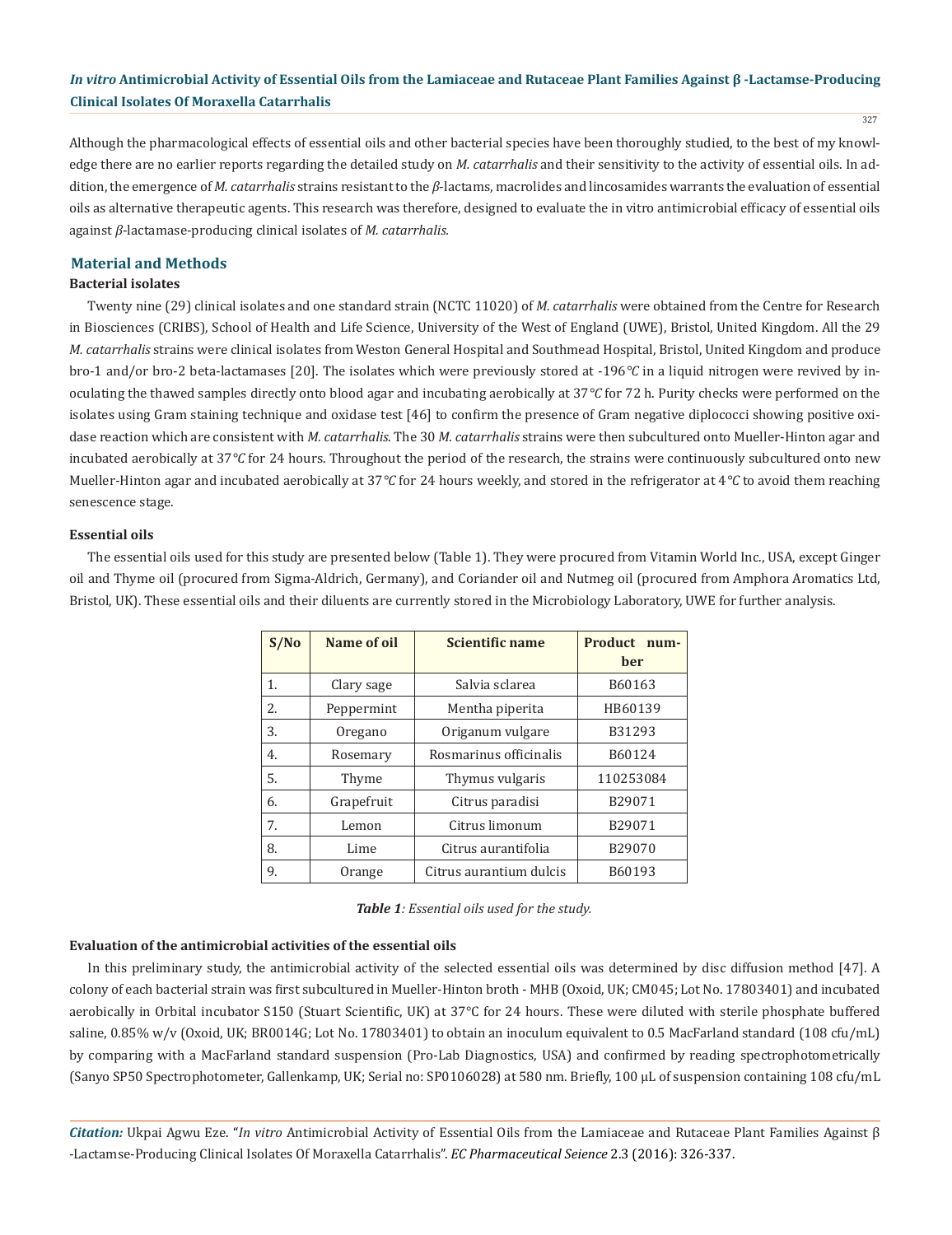of bacteria cells were spread on Petri dishes containing 20 mL of Mueller-Hinton agar - MHA (Oxoid, UK; CM0337; Lot No. 1251584) with hockey spreader dipped in absolute ethanol (VWR International, France) flamed and allowed to cool. Then sterile paper discs measuring 6 mm in diameter (GE Healthcare, UK; Lot No. 4632053) were placed on the agar previously inoculated with the selected test strain using forceps dipped in ethanol and flamed, and were separately impregnated with 15 μL of essential oils diluted with paraffin oil in 1:2 dilution. Ciprofloxacin antibiotic discs - 5 μg (Oxoid, UK; GI290A) were used as positive controls while paper discs impregnated with or without the carrier oil (paraffin oil) were used as negative controls. Plates were sealed with parafilm "M" Laboratory film (Pechiney Plastic Packaging, Chicago, US) and kept for 30 minutes at room temperature to allow diffusion of the oils, and incubated aerobically at 35°C for 24 h. After the incubation period, the antimicrobial activity was assessed by measuring the diameter of the growth-inhibition zone in millimetres using vernier caliper (Fischer, Loughbrough, UK) for the test organisms and the controls. In areas smaller than 6 mm, the inhibitory effects were classified as 'zero'. Each essential oil was tested using a full plate of MHA to avoid the interference from other oils which is likely to occur if more than one is done on the same plate and tests were done in duplicate.

#### **Statistical analysis**

The essential oils were assayed individually in duplicate for their antimicrobial activity against each strain of *M. catarrhalis*. The data presented in bar charts with error-bars are mean values ± standard deviation calculated from duplicate determinations and were designed using GraphPad Prism statistical software version 5.00 (GraphPad Software Incorporated, USA).

### **Results**

The antimicrobial efficacy of 20 *M. catarrhalis* strains were evaluated using a modified disc diffusion method with the zone of inhibition indicating the strength of activity of each oil. All the clinical isolates had bro-1 gene, except A10, A11, and E10 that had bro-2 gene. The bro gene status of the standard strain (NCTC 11020) was unknown. The minimum zone of inhibition was taken as the size of the paper disc (6 mm) and zone sizes smaller than 6 mm were converted to zero millimetre (0 mm) in the graphs while the largest zone of inhibition was taken as the size of the Petri-dish (90 mm) .

The essential oils from plants of Lamiaceae/Labiatae family (except sage oil) exhibited large zone sizes of inhibition against all the *M*. *catarrhalis* strains tested (Figure 2A and 2B). Among the five species, oregano oil had the largest mean zone of inhibition (52.40 - 87.90 mm), followed by thyme oil (45.58 - 87.90 mm) and peppermint oil (39.95 - 87.90 mm) while sage had the smallest zones of inhibition. Oregano oil was had high inhibition zones against A3, A6, E12 and E26 strains; thyme oil (A3, E26, C2 and NCTC 11020); peppermint oil (A3, E6, C2, and NCTC 11020) while rosemary oil had large inhibition zones against A6, E6, E26 and C2 strains. Sage oil had large inhibition zones against A6 and E26 strains, but was unable to inhibit the growth of A2, A3, A4, A12, E2, E3, E5, E6, E8, E10, E25, E29, C1, C2 and NCTC 11020 strains.



*Figure 2A: Zone sizes by disc diffusion of essential oils from plants of Lamiaceae/Labiatae family against M. catarrhalis strains. \*The disc diffusion test was done in duplicates and plates were incubated at 35ºC for 24 hours. The values presented are means ± standard deviation of two different experiments and the size of paper disc was 6mm.*

*Citation:* Ukpai Agwu Eze. "*In vitro* Antimicrobial Activity of Essential Oils from the Lamiaceae and Rutaceae Plant Families Against β -Lactamse-Producing Clinical Isolates Of Moraxella Catarrhalis". *EC Pharmaceutical Seience* 2.3 (2016): 326-337.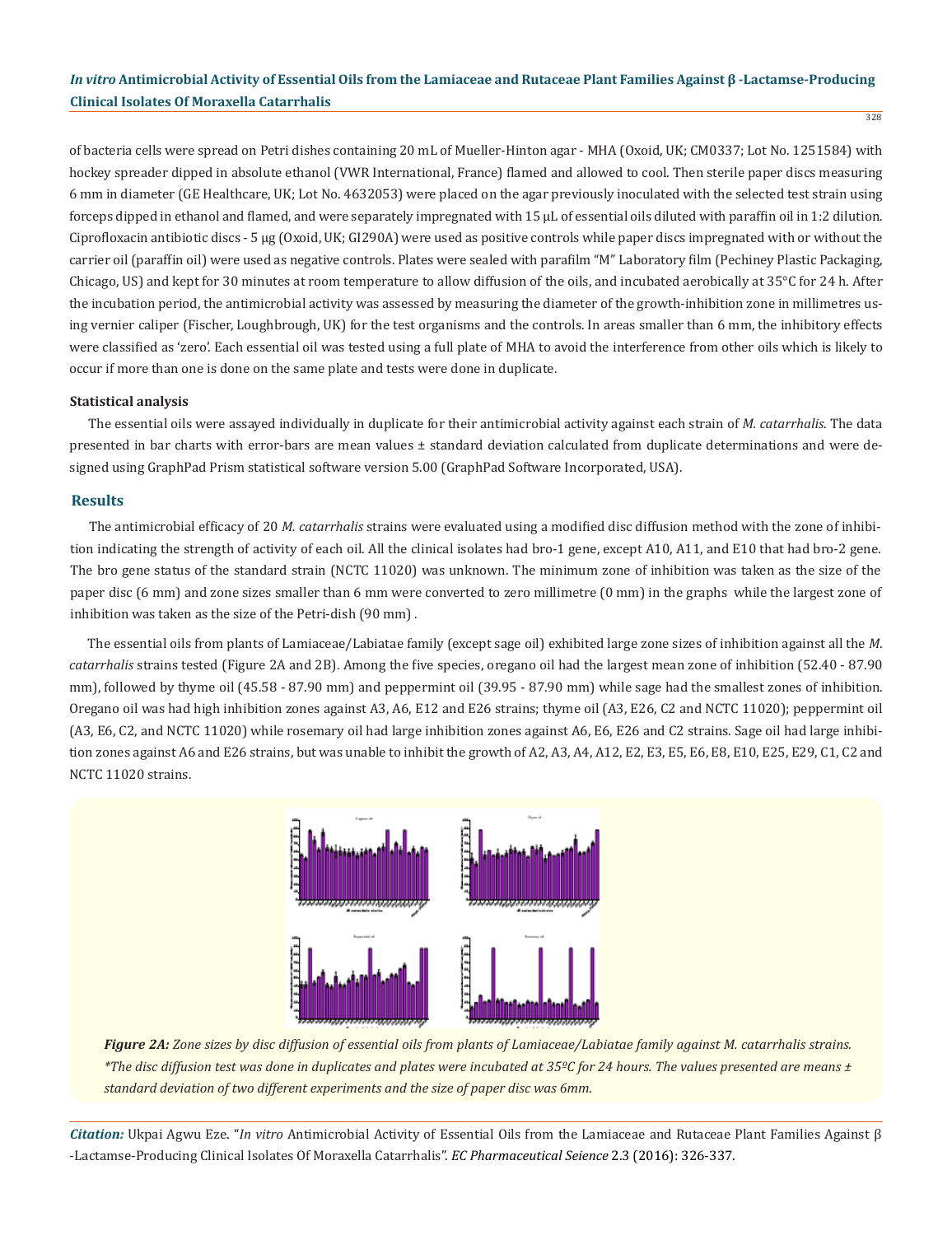329



*Figure 2B: Zone sizes by disc diffusion of essential oil from plants of Limiaceae/Labiatae family against M. catarrhalis strains. \*The disc diffusion test was done in duplicates and plates were incubated at 35ºC for 24 hours. The values presented are means ± standard deviation of two different experiments. Size of paper disc = 6mm.*



*Figure 3: Typical agar plates showing the inhibition zones exhibited by Rosemary oil against different isolates of M. catarrhalis.*



*Figure 4: Zone sizes by disc diffusion of essential oils from plants of Rutaceae family against M. catarrhalis strains.\*The disc diffusion test was done in duplicates and plates were incubated at 35<sup>0</sup> C for 24 hours. The values presented are means ± standard deviation of two different experiments. Size of paper disc = 6mm.*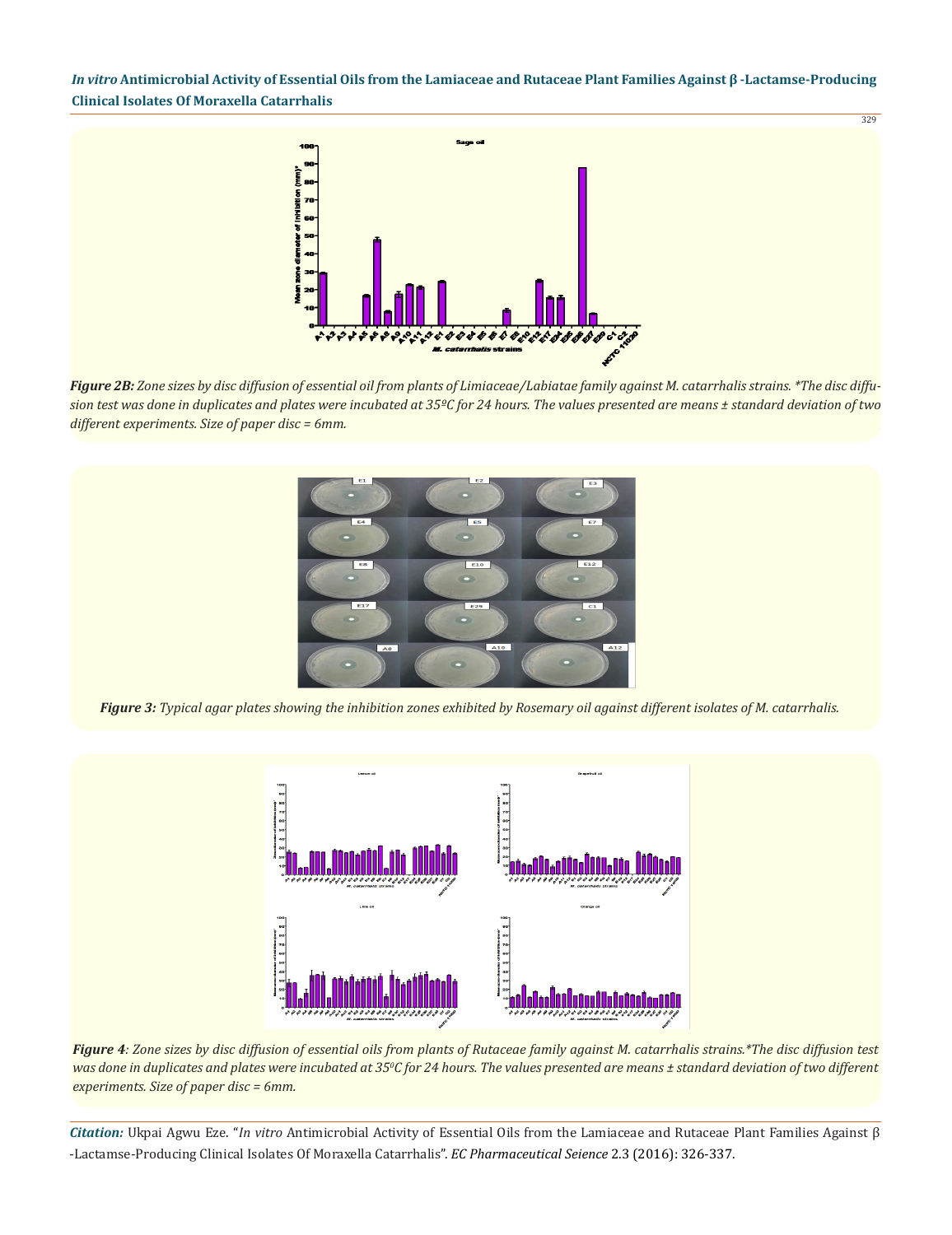330



*Figure 5: Typical agar plates showing the inhibition zones exhibited by Lemon oil against different isolates of M. catarrhalis.*



*Figure 6: Typical agar plates showing the inhibition zones exhibited by Lime oil against different isolates of M. catarrhalis.*

The essential oils from Rutaceae plant family were mainly from the Citrus genera (Figure 4). The lime oil had large inhibition zones against all the bacterial strains with a mean inhibition zones of 9.5 - 37 mm. Both lemon oil and grape fruit oil also inhibited most of the strains but had no inhibition against E17 strain. Although orange oil had smaller zones of inhibition (11.00 - 24.43 mm), it inhibited all the bacterial strains tested.

## **Discussion**

In studies involving use of essential oils, the comparison of results generated with previous studies may be difficult due to some limitations. This is because unlike conventional antibiotics that has known and specific concentrations and chemical compositions in every batch produced, the compositions of plant essential oils vary according to local conditions, soil composition and extraction techniques [48]. Moreover, the results obtained may differ because of the method used to assess the antimicrobial activity as there are currently no standard breakpoints for assessing sensitivity of essential oils. In contrast, the antibiogram assay of conventional antibiotics are comparable due to the standard breakpoints on methodology, antibiotic concentrations, inhibition zones, and minimum inhibitory concentrations are already available from regulatory organisations, including Clinical and Laboratory Standards Institute (CLSI), British Society for Antimicrobial Chemotherapy (BSAC) and European Committee on Antimicrobial Susceptibility Testing (EUCAST). Furthermore, the manufacturers of essential oils tested did not report both their concentrations and chemical compositions, and this study did not determine the chemical constituents of the essential oils. However, care will be applied in comparing the results generated with previous reports.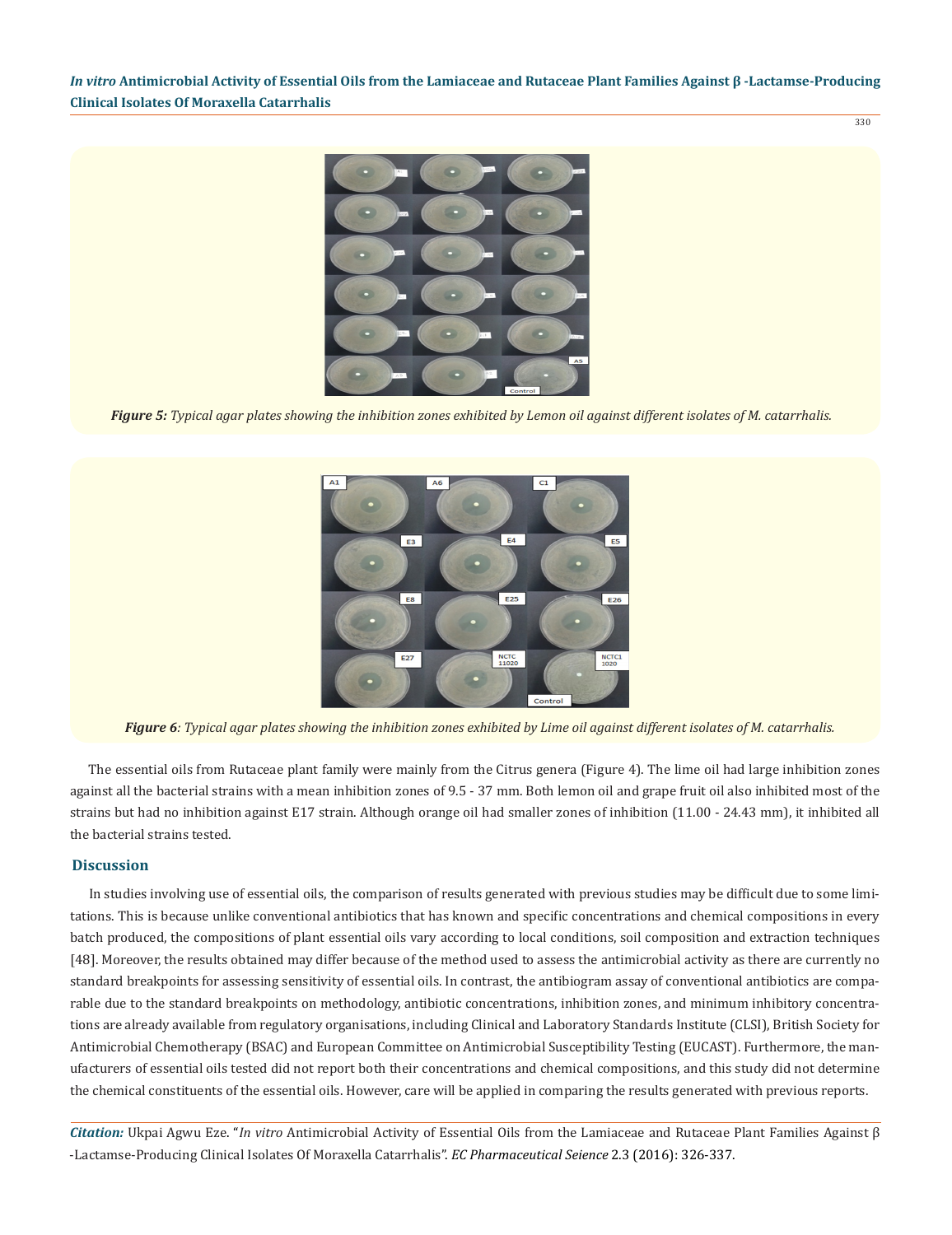In studies involving use of essential oils, the comparison of results generated with previous studies may be difficult due to some limitations. This is because unlike conventional antibiotics that has known and specific concentrations and chemical compositions in every batch produced, the compositions of plant essential oils vary according to local conditions, soil composition and extraction techniques [48]. Moreover, the results obtained may differ because of the method used to assess the antimicrobial activity as there are currently no standard breakpoints for assessing sensitivity of essential oils. In contrast, the antibiogram assay of conventional antibiotics are comparable due to the standard breakpoints on methodology, antibiotic concentrations, inhibition zones, and minimum inhibitory concentrations are already available from regulatory organisations, including Clinical and Laboratory Standards Institute (CLSI), British Society for Antimicrobial Chemotherapy (BSAC) and European Committee on Antimicrobial Susceptibility Testing (EUCAST). Furthermore, the manufacturers of essential oils tested did not report both their concentrations and chemical compositions, and this study did not determine the chemical constituents of the essential oils. However, care will be applied in comparing the results generated with previous reports.

In this study, antimicrobial efficacy of 9 essential oils against β-lactamase-producing clinical isolates of *M. catarrhalis* was evaluated. The antimicrobial efficacy of the essential oils was evaluated using a disc diffusion method and the zones of inhibitions were recorded. The essential oils were diluted with carrier oil (paraffin) to reduce the concentration of the oils as usually recommended by the manufacturers. In addition, carrier oil was used to mimic the traditional use of these essences in aromatherapy. Different solvents and emulsifiers have been used in different studies, including ethanol, Tween-20, Tween-80, methanol and dimethyl sulphoxide, acetone in combination with Tween-80, and polyethylene glycol [30,49], but it has been shown that Tween-80 and ethanol [50], and dimethyl sulphoxide [51] reduces the antimicrobial activity of essential oils. This is true as Tween-80 has been used routinely as neutraliser for phenolic disinfectants [30]. To the best of my knowledge, this is the first study that involved the use of carrier oils as diluents.

The essential oils inhibited all the M. catarrhalis strains tested, although there were variations in the zones of inhibition between each essential oil and bacterial strains. The active chemical components present in essential oils such as thymol (thyme oil), carvacrol (oregano oil), menthol (peppermint oil), and cinnamaldehyde (cinnamon) have been shown to cause disruption of the cellular membrane, inhibition of ATPase activity, and release of intracellular ATP and other constituents of several microorganisms such as E. coli, E. coli O157:H7, L. monocytogenes, Lactobacillus sakei, P. aeruginosa, and S. aureus [52-54] Of the families of essential oils evaluated, essential oils from the Lamiaceae (Figures 2A and 2B) had the largest inhibition zones against the different strains of M. catarrhalis; oregano oil had the largest mean zones of inhibition (52.40 - 87.90 mm), followed by thyme oil (45.58 - 87.90 mm) and peppermint oil (39.95 - 87.90 mm) while sage had the smallest inhibition zones. The inhibition zones of oregano oil in this study is similar to previous report by Dorman and Deans [55] who demonstrated that oregano had inhibitory activity to Moraxella spp. NCIB 10762 (31.4±1.9 mm).

Cetin and colleagues also reported that oregano oil was active to *A. Iwoffi* BC 2819 (39 mm), *A. faecalis* BC 0452 (52 mm), B. subtilis BC 5211 (72 mm), *P. aeruginosa* BC 4372 (54 mm), *P. aeruginosa* ATCC 9027 (50 mm), *S. pyogene*s ATCC176 (54 mm) and *E. coli* BC 2326 (38 mm) [56]. In addition, Burt and Reinders [57] reported a zone of inhibition of 24.3±2.1 mm against *E. coli*. The essential oils of *Origanum*  spp. mainly contain monoterpenes; carvacrol, thymol, terpinene-4-ol and linalool in varying proportions [52, 56, 58-60]). The antimicrobial activity of oregano oil could be attributed to the presence of these bioactive compounds [48, 60-65]. For instance, Dorman and Deans [55] demonstrated that carvacrol is active against *Moraxella* spp. (26.6.3±0.1 mm), *A. calcoacetica* (45±1.3 mm), *A. faecalis* (21.8±1.6 mm), *K. pneumoniae* (23.6±0.1 mm), *E. coli* (29.2±0.2 mm), *M. luteus* (26.6±0.5 mm) and *P. aeruginosa* (26.0±0.4 mm). Consequently, the antimicrobial efficacy of oregano oil is high. Although there may be differences in the chemical compositions of the essential oils that they used in their study as well as the disc diffusion test, this present study agrees with their findings.

The result of this study is also in tandem with that of Dorman and Dean [55] who also demonstrated that thyme oil and its active component (thymol) was active against *Moraxella* spp. NCB10762 (29.0±5.6 mm and 39.1±0.9 mm). Rota et al. [41] reported that thyme oil had inhibitory activity against *S. enterica subspecies enterica serotype Typhimurium, S. enterica subsp*. *enterica* serotype Enteritidis, *Y. enterocolitica, S. flexneri, L. monocytogenes* and *S. aureus.* In addition, Inuoye et al. [45] and Vladimir-Knežević et al. [32] demonstrated that thyme oil is antibacterial against respiratory tract pathogens, including *H. influenzae, S. pneumoniae, N. meningitidis* and *S. pyogenes.*

*Citation:* Ukpai Agwu Eze. "*In vitro* Antimicrobial Activity of Essential Oils from the Lamiaceae and Rutaceae Plant Families Against β -Lactamse-Producing Clinical Isolates Of Moraxella Catarrhalis". *EC Pharmaceutical Seience* 2.3 (2016): 326-337.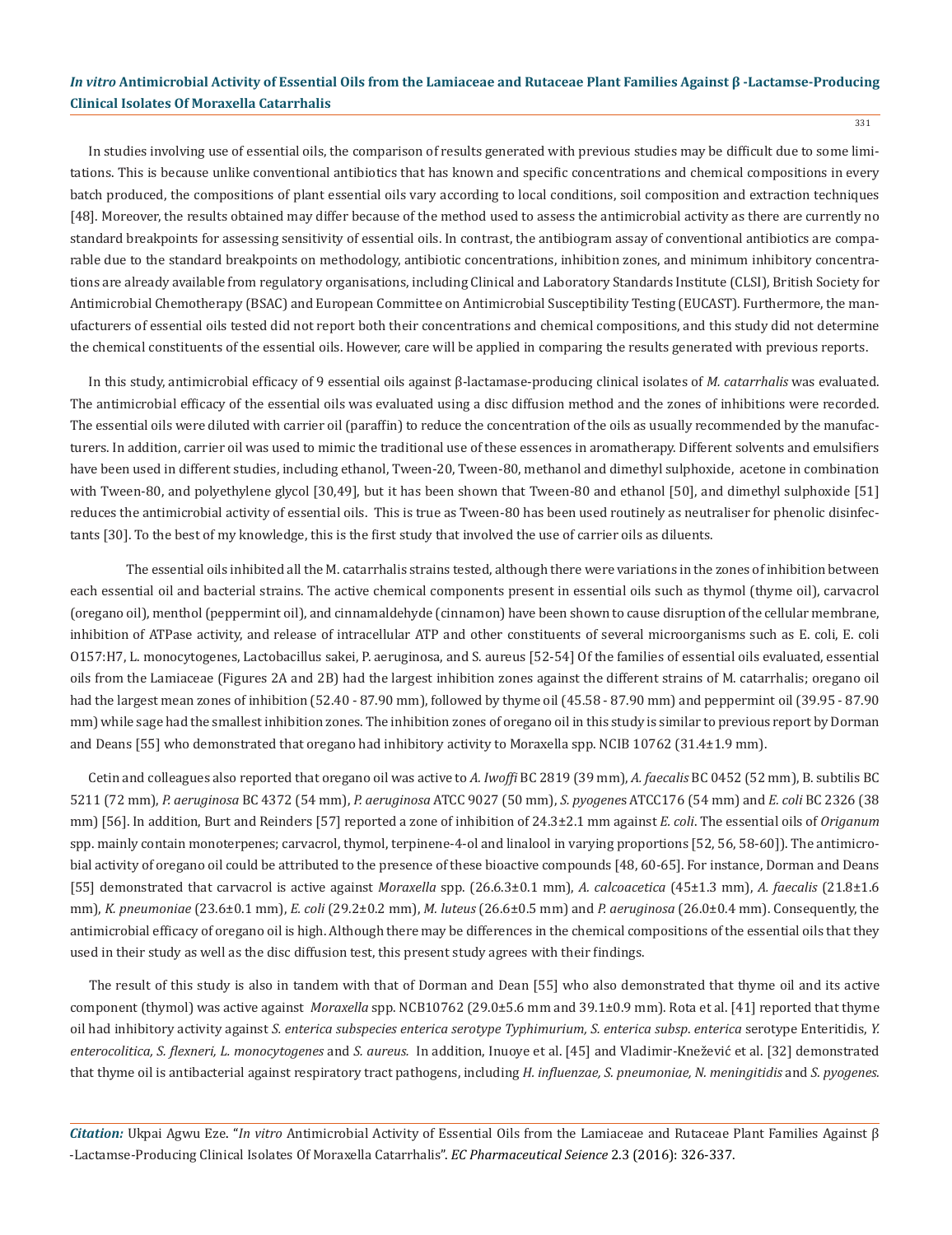Also, Łysakowska *et al*. [66] reported that thyme oil exhibited strong activity against 29 clinical strains of *A. baumanii*. The antimicrobial activity of thyme oil has been reported by several researchers [57, 67-71]. The antimicrobial activity of thyme oil, as reported by several researchers [30, 45, 72, 73], has been attributed to presence of phenolic compounds, including thymol and carvacrol [66].

Peppermint oil also exhibited strong antibacterial activity against all the strains tested; this agrees well with findings that peppermint oil is active against respiratory tract pathogens [45]. Hili *et al.* [51], Iscan *et a.l* [74] and Yadegarinia *et al*. [75] also observed that peppermint oil essential oil exhibited antimicrobial activity against both S. aureus and *E. coli* strains. The large inhibition zones found in peppermint oil could be attributed to the high content of menthol present in it [76-78]. Essential oils rich in compounds such as, menthone, piperitone oxide, carvone and linalool are widely reported to possess high level of antimicrobial activity [79]. While this study revealed that peppermint oil had antimicrobial activity against *S. pneumoniae* and *E. coli*, Prabuseenivasan *et al*. [80] reported no such activity. This variation in the antimicrobial activity could be attributed to several factors such as genotype, stage of maturity, cultivation peculiarities, soil composition and climate differences in various geographical locations.

In the Rutaceae family, lime oil and lemon oil had large inhibition zones (Figure 4) with overall mean inhibition zones against all the *Moraxella* strains as 29.5 mm and 23.33 mm, respectively. This is similiar to that of Yadav *et al.* [81] who reported that lime and lemon oil had moderate activity against *S. aureus*, Pseudomonas spp. and E. coli. This is also in agreement with Prabu seenivasan *et al.* [80], who demonstrated that lime and lemon oils had excellent inhibitory activity against *S. aureus, B. subtilis, K. pneumoniae, P. vulgaris, P. aeruginosa* and *E. coli.* Javed *et al.* [82] also demonstrated that essential oils from lime and lemon oils had larger inhibition zones compared to orange oil. There are several reports on the antimicrobial activity of essential oils from the plants of Citrus genera [83-86]. The antimicrobial activity of essential oils from Citrus spp. is as a result of dl-limonene which is the major constituent [86-89].

#### **Conclusion**

In conclusion, oregano oils, thyme oils, peppermint oil, rosemary oils, lime oil, and lemon oil have shown high *in vitro* antimicrobial efficacy against *M. catarrhalis* strains. The susceptibility of the strains tested is a function of the type of oil. The E6 strain had the highest susceptibility, followed by A3, and E26 while the least susceptible was E29 strain. This is the first report of a large scale evaluation of the antimicrobial efficacy of essential oils against *M. catarrhalis.* In addition, it is the first report that involved the use of carrier oils as diluents in the disc diffusion method of determining the antibacterial activity of essential oils. The results of this study indicate that essential oils could be used as inhalation therapy or nebuliser against respiratory tract infections caused by *M. catarrhalis*, but further work is needed to determine the minimal exposure time for efficacy, applicability, and the toxicity.

#### **Acknowledgements**

I thank the Management of Tertiary Education Trust Fund (TET Fund), and Ebonyi State University, Abakaliki, Nigeria for the staff development scholarship awarded to me during the research period.

## **Bibliography**

- 1. Berk SL. "From Micrococcus to Moraxella. The re-emergence of *Branhamella catarrhalis"*. *Archives of International Medicine* 150 (1990): 2254-2257.
- 2. Karalus R and Campagnari A. "*Moraxella catarrhalis*: a review of an important human mucosal pathogen". *Microbes and Infection* 2 (2000): 547-559.
- 3. Catlin BW. "*Branhamella catarrhalis*: an organism gaining respect as a pathogen". *Clinical Microbiology review* 3 (1990): 293-320.
- 4. Verduin CM., *et al.* "*Moraxella catarrhalis*: from emerging to established pathogen". *Clinical Microbiology Reviews* 15.1 (2012): 125- 144.
- 5. Boyle FM., *et al.* "*Branhamella* (*Moraxella*) *catarrhalis*: pathogenic significance in respiratory infections". *Medical Journal of Australia* 154 (1991): 592-596.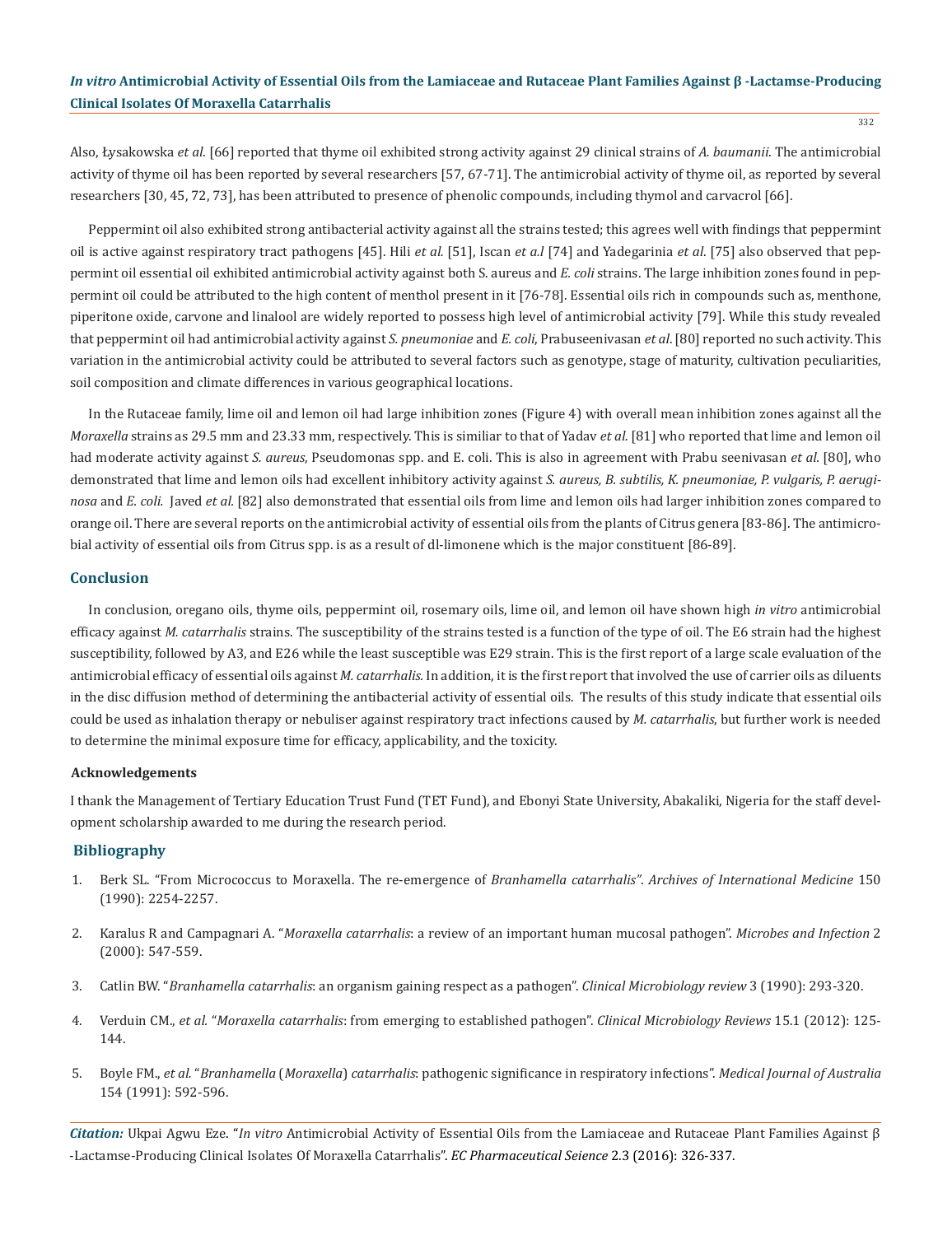- 6. Lutwick L and Fernandes L. "The other sibblings: respiratory infections caused by *Moraxella catarrhalis* and *Haemophilus influenzae"*. *Current Infectious Disease Reports* 8 (2006): 215-221.
- 7. Murphy TF and Parameswaran GI. "*Moraxella catarrhalis*, a human respiratory tract pathogen". *Clinical Infectious Diseases* 49 (2009): 124-131.
- 8. Ioannidis JPA., *et al.* "Spectrum and significance of bacteraemia due to *Moraxella catarrhalis"*. *Clinical Infectious Disease* 21 (1995): 390-397.
- 9. Yongshou JIN. "*Moraxella catarrhalis* meningitis: a case report". *Chinese Medical Journal* 113**.**4 (2000): 381-382.
- 10. Hol C., *et al.* "Experimental evidence for Moraxella-induced penicillin neutralization in pneumococcal pneumonia". *Journal of Infectious Disease* 170 (1994): 1613-1616.
- 11. McGregor K., *et al.* "Moraxella catarrhalis: clinical significance, antimicrobial susceptibility and BRO β-lactamases". *European Journal of Clinical Microbiology and Infectious Diseases* 17 (1998): 219-234.
- 12. Prashanth HV., *et al.* "*Moraxella catarrhalis* A rediscovered pathogen". *International Journal of Biological and Medical Research* 2.4 (2011): 979-981.
- 13. Wirth T., *et al.* "The rise and spread of a new pathogen: seroresistant *Moraxella catarrhalis"*. *Genome Research* 17 (2007): 1647-1656.
- 14. Levy F., *et al.* "Nosocomial clusters and risk factors in *Moraxella catarrhalis"*. *Epidemiology and Infection* 137.4 (2009): 581-590.
- 15. Hsu SF., *et al.* "Antimicrobial resistance of *Moraxella catarrhalis* isolates in Taiwan". *Journal of Microbiology, Immunology and Infection* 45 (2012): 134-140.
- 16. Malvmvall BE., *et al.* "*In vitro* sensitivity to penicillin v and β-lactamase production of *Branhamella catarrhalis"*. *Journal of Antimicrobial Chemotherapy* 3 (1977): 374-375.
- 17. Kӧseoğlu O., *et al.* "Evaluation of restriction endonuclease analysis of BRO beta-lactamases in clinical and carrier isolates of *Moraxella catarhalis"*. *Scandinavian Journal of Infectious Diseases* 36.6-7 (2004): 431-434.
- 18. Bootsma HJ., *et al.* "Molecular characterization of the BRO β-lactamase of *Moraxella* (*Branhamella*) *catarrhalis*. *Antimicrobial Agents and Chemotherapy* 40 (1996): 966-972.
- 19. Paykel JM. "*Moraxella* (*Branhamella*) catarrhalis infections". *Primary Care Update in Obstetrics/Gynaecology* 9 (2002): 33-35.
- 20. Moores, E. "Genotypic and phenotypic epidemiology of β-lactamases from clinical strains of *Moraxella catarrhalis"*. University of the West of England (UWE), Bristol, MSc project (2009).
- 21. Esel D., *et al.* "Evaluation of susceptibility patterns and BRO β-lactamase types among clinical isolates of *Moraxella catarrhalis"*. *Clinical Microbiology and Infectious Diseases* 13 (2007): 1023-1025.
- 22. Karpanoja P., *et al.* "Connection between trimethoprim-sulfamethoxazole use and resistance in *Streptococcus pneumoniae*, *Haemophilus influenzae* and *Moraxella catarrhalis"*. *Antimicrobial Agents Chemotherapy* 5.7 (2008): 2480-2485.
- 23. Bell JM., *et al.* "Development of a disk diffusion method for testing *Moraxella catarrhalis* susceptibility using Clinical and Laboratory Standards Institute methods: a SENTRY antimicrobial surveillance program report". *Journal of Clinical Microbiology* 47.7 (2009): 2187-2193.
- 24. Khan MA., *et al.* "bro β-lactamase resistance in a global cross-sectional study of *Moraxella catarrhalis* from children and adults". *Journal of Antimicrobial Chemotherapy* 65 (2010): 91-97.

*Citation:* Ukpai Agwu Eze. "*In vitro* Antimicrobial Activity of Essential Oils from the Lamiaceae and Rutaceae Plant Families Against β -Lactamse-Producing Clinical Isolates Of Moraxella Catarrhalis". *EC Pharmaceutical Seience* 2.3 (2016): 326-337.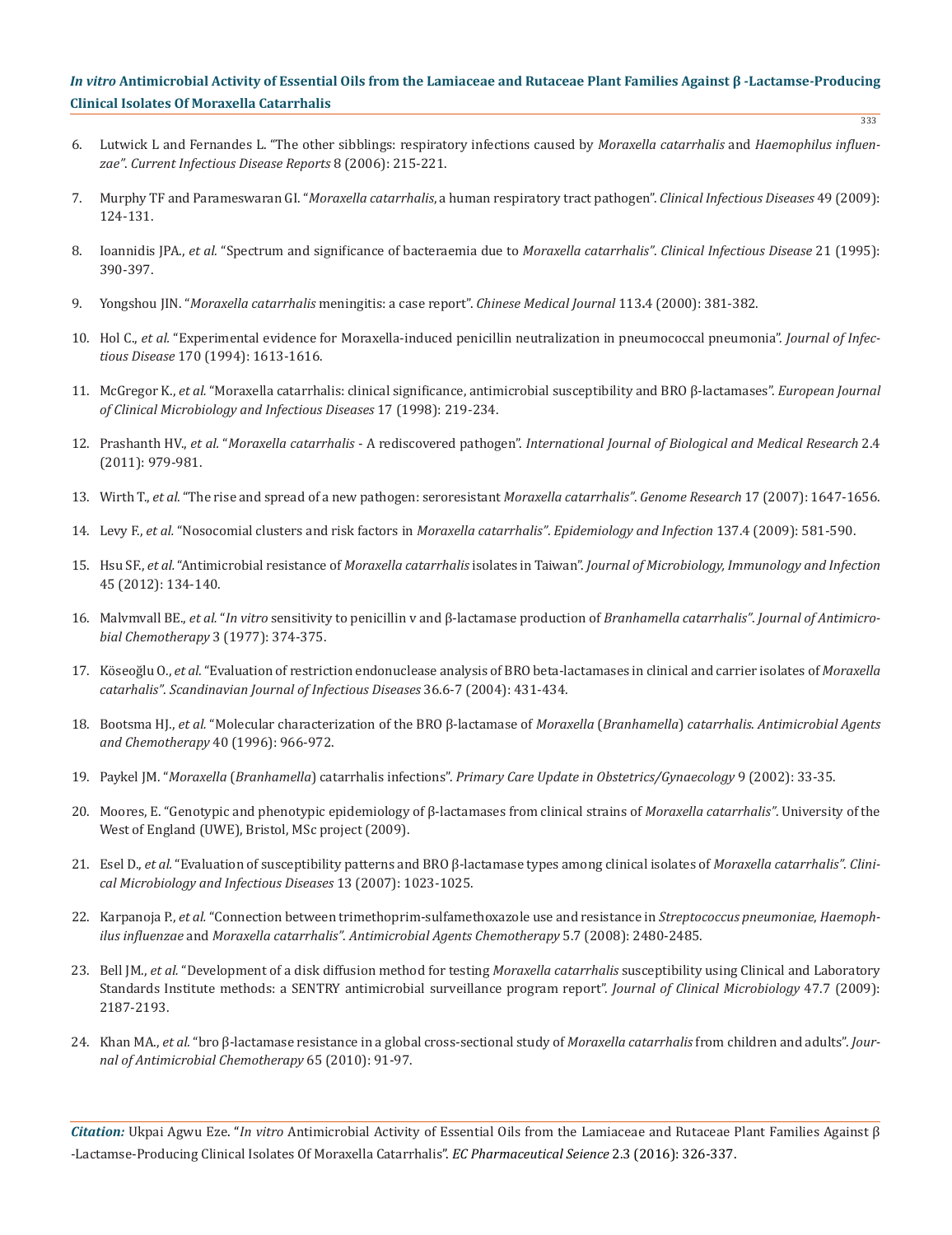- 334
- 25. Johnson DM., *et al.* "Susceptibility trends of *Haemophilus influenzae* and *Moraxella catarrhalis* against orally administered antimicrobial agents: five-year report from the SENTRY Antimicrobial Surveillance Programme". *Diagnostic Microbiology and Infectious Disease* 47 (2003): 373-376.
- 26. Schaar V., *et al.* "*Moraxella catarrhalis* outer membrane vesicles carry beta-lactamase and promote survival of *Streptococcus pneumoniae* and *Haemophilus influenzae* by inactivating amoxicillin". *Antimicrobial Agents and Chemotherapy* 55.8 (2011):3845-3853.
- 27. Schaar V., *et al.* "Outer membrane vesicles shield *Moraxella catarrhalis* b-lactamase from neutralization by serum IgG". *Journal of Antimicrobial Chemotherapy* 68 (2013): 593-600.
- 28. Liu Y., *et al.* "High prevalence and molecular analysis of macrolide-non susceptible *Moraxella catarrhalis* isolated from nasopharynx of healthy children in China". *Microbial Drug Resistance* 18 (2012): 417-426.
- 29. Saito R., *et al.* "Molecular mechanism of macrolide-lincosamide resistance in *Moraxella catarrhalis*". *Journal of Medical Microbiology* 61 (2012): 1435-1438.
- 30. Burt S. "Essential oils: their antibacterial properties and potential applications in foods a review". *International of Food Microbiology* 94 (2004): 223-253.
- 31. Eldris AE. "Pharmaceutical and therapeutic potentials of essential oils and their individual volatile constituents: a review". *Phytotherapy Research* (2007).
- 32. Vladimir-Knežević S., *et al.* "Antimicrobial activity of *Thymus longicaulis* C. Presyl essential oil against respiratory pathogens". *Central European Journal of Biology* 7.6 (2012): 1109-1115.
- 33. Schmidt E., *et al.* "Antimicrobial testing and gas chromatographic analysis of aroma chemicals". *Journal of Essential Oil Bearing Plants* 8 (2005): 99-106.
- 34. Jirovetz L., *et al.* "Antimicrobial testings and gas chromatographic analysis of pure oxygenated monoterpenes 1, 8-cineol, **α-**terpineol, terpen-4-ol and camphor as well as target compounds in essential oils of Pine (*Pinus pinaster*), Rosemary (*Romarinus officinalis*) and tea trees (*Melaleuca alternifolia*)". *Scientific Pharmacology* 73 (2005): 27-39.
- 35. Manohar V., *et al.* "Antifungal activities of origanum oil against *Candida albicans*"*. Molecular and Cellular Biochemistry* 228 (2001): 111-117.
- 36. Hammer KA., *et al.* "*In vitro* activity of *Melaleuca alternifolia* (tea tree) oil against dermatophytes and other filamentous fungi". *Journal of Antimicrobial Chemotherapy* 50 (2002): 195-199.
- 37. Pandey AK., *et al.* "Chemical composition and antimycotic activity of the essential oils of corn mint (*Mentha arvensis*) and lemon grass (*Cymbopogon flexuosus*) against human pathogenic fungi". *Pharmaceutical Biology* 41 (2003): 421-425.
- 38. Duschatzky CB., *et al.* "Evaluation of chemical and antiviral properties of essential oils from South American plants". *Antiviral Chemistry and Chemotherapy* 16 (2005): 247-251.
- 39. Singh G., *et al.* "Antioxidative and antibacterial potentials of essential oils and extracts isolated from various spice material". *Journal of Food Safety* 25.2 (2005): 130-145.
- 40. Cavaleiro C. *et al.* "Antifungal activity of Juniperus essential oils against dermatophyte, *Aspergillus* and *Candida* strains". *Journal of Applied Microbiology* 100 (2006): 1333-1338.
- 41. Rota MC., *et al.* "Antimicrobial activity and chemical composition of *Thymus vulgaris, Thymus zygis* and *Thymus hyemalis* essential oils". *Food Control* 19 (2008): 681-687.
- 42. Skocibusic M., *et al.* "Antibacterial activity of *Achillea clavennae* essential oil against respiratory tract pathogens". *Fitoterapia* 75 (2004): 733-736.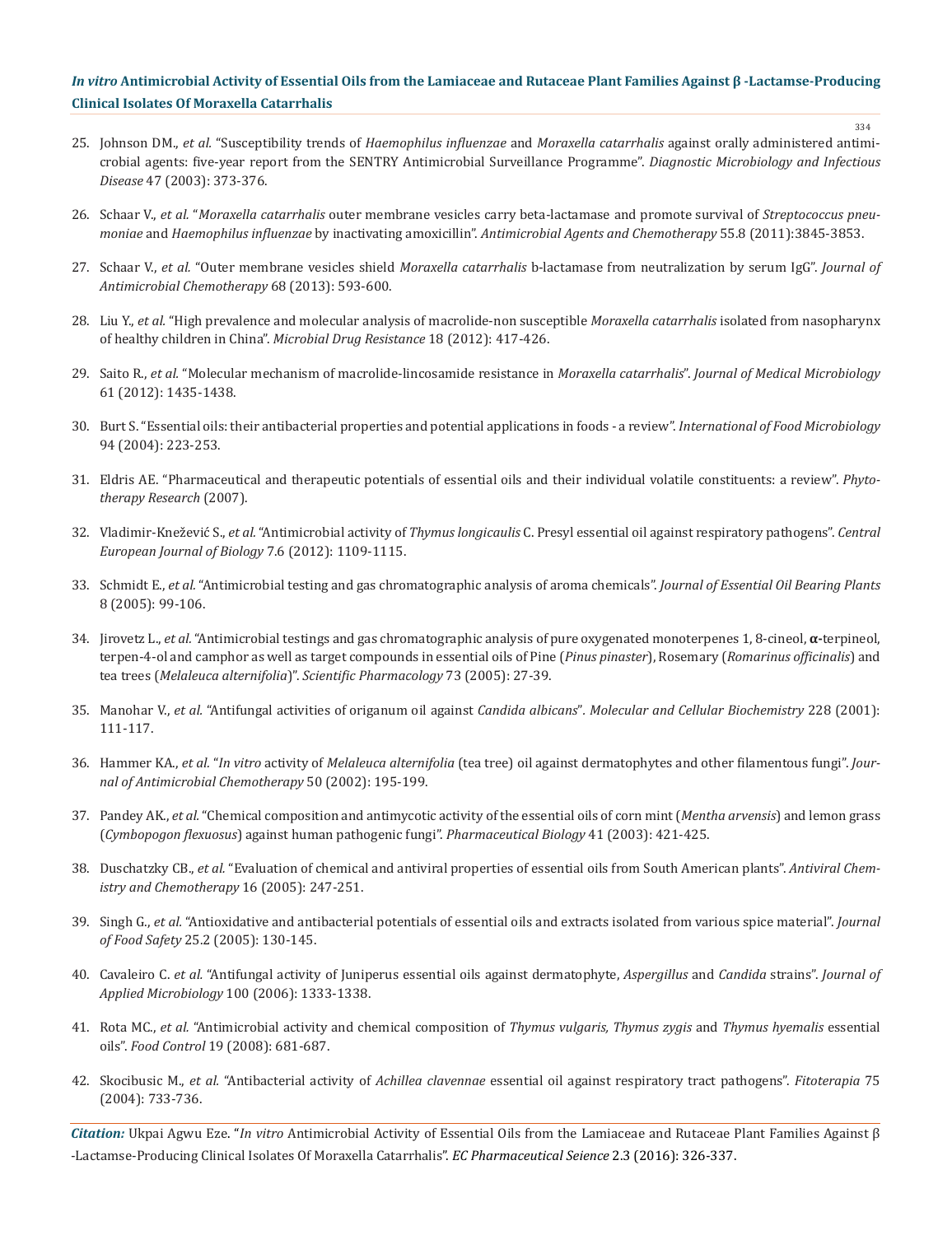- 43. Messager S., *et al.* "Assessment of the antibacterial activity of tea tree oil using the European EN 1276 and EN 12054 standard suspension tests". *Journal of Hospital Infections* 59 (2005): 113-125.
- 44. Rahman AKMS., *et al.* "Antibacterial activity of two limonoids from Swietenia mahagoni against multi-drug-resistant (MDR) bacterial strains". *Journal of National Medicine* 63 (2009): 41-45.
- 45. Inuoye S., *et al.* "Screening of the bacterial effects of a variety of essential oils on respiratory pathogens, using a modified dilution assay method". *Journal of Infection and Chemotherapy* 7 (2001): 251-254.
- 46. Cheesbrough M. "District Laboratory Practice in Tropical Countries". Part 2. Second Edition. Cambridge University Press. Cambridge, UK (2006).
- 47. Clinical Laboratory Standards Institute. "Performance for antimicrobial disk susceptibility tests". Approved standard, 9th edition. CLSI Document M2-A9 (2006): 26:1.
- 48. Hussain AI., *et al.* "Chemical composition, antioxidant and antimicrobial activities of basil (*Ocimum basilicum*) essential oils depends on seasonal variations". *Food Chemistry* 108 (2008): 986-995.
- 49. Mann CM and Markham JL. "A new method for determining the minimum inhibitory concentration of essential oils". *Journal of Applied Microbiology* 84 (1998): 538-544.
- 50. Remmal A., *et al.* "Inhibition of antibacterial activity of essential oils by Tween-80 and ethanol in liquid medium". *Journal of Pharmacy in Belgium* 48 (1993): 32-36.
- 51. Hili P., *et al.* "Antimicrobial action of essential oils: the effect of dimethylsulphoxide on the activity of cinnamon oil". *Letters in Applied Microbiology* 24 (1997): 269-275.
- 52. Lambert R., *et al.* "A study of the minimum inhibitory concentration and mode of action of oregano essential oil, thymol and carvacrol". *Journal of Applied Microbiolology* 91.3 (2001): 453-462.
- 53. Raybaudi-Massilia R., *et al.* "Control of pathogenic and spoilage microorganisms in fresh-cut fruits and Fruit 192 juices by traditional and alternative natural antimicrobials". *Comparative Review in Food Science and Food Safety* 8.3 (2009): 157-180.
- 54. Lopez P., *et al.* "Vapor-phase activities of cinnamon, thyme, and oregano essential oils and key constituents against foodborne microorganisms". *Journal of Agriculture and Food Chemistry* 55 (2007): 4348-4356.
- 55. Dorman HJD and Deans SG. "Antimicrobial agents from plants: antibacterial activity of plant volatile oils". *Journal of Applied Microbiology* 88 (2000): 308-316.
- 56. Çetin B., *et al.* "The investigation of antimicrobial activity of thyme and oregano essential oils". *Turkish Journal Agriculture and Forestry* 35 (2011): 145-154.
- 57. Burt S and Reinders RD. "Antibacterial activity of selected plant essential oils against *Escherichia coli* O157:H7". *Letters in Applied Microbiology* 36.3 (2003): 162-167.
- 58. Prudent D., *et al.* "Analysis of essential oil of wild oregano from Martinique (Coleus aromaticus Benth.) evaluation of its bacteriostatic and fungistatic properties". *Journal of Essential Oil Research* 7 (1995): 165-173.
- 59. Sivropoulou A., *et al.* "Antimicrobial and cytotoxic activities of oreganum essential oils". *Journal of Agricultural and Food Chemistry* 44 (1996): 1202-1205.
- 60. Bendahou M., *et al.* "Antimicrobial activity and chemical composition of *Origanum glandulosum* Desf. essential oil and extract obtained by microwave extraction: comparison with hydrodistillation". *Food Chemistry* 106 (2008): 132-139.

*Citation:* Ukpai Agwu Eze. "*In vitro* Antimicrobial Activity of Essential Oils from the Lamiaceae and Rutaceae Plant Families Against β -Lactamse-Producing Clinical Isolates Of Moraxella Catarrhalis". *EC Pharmaceutical Seience* 2.3 (2016): 326-337.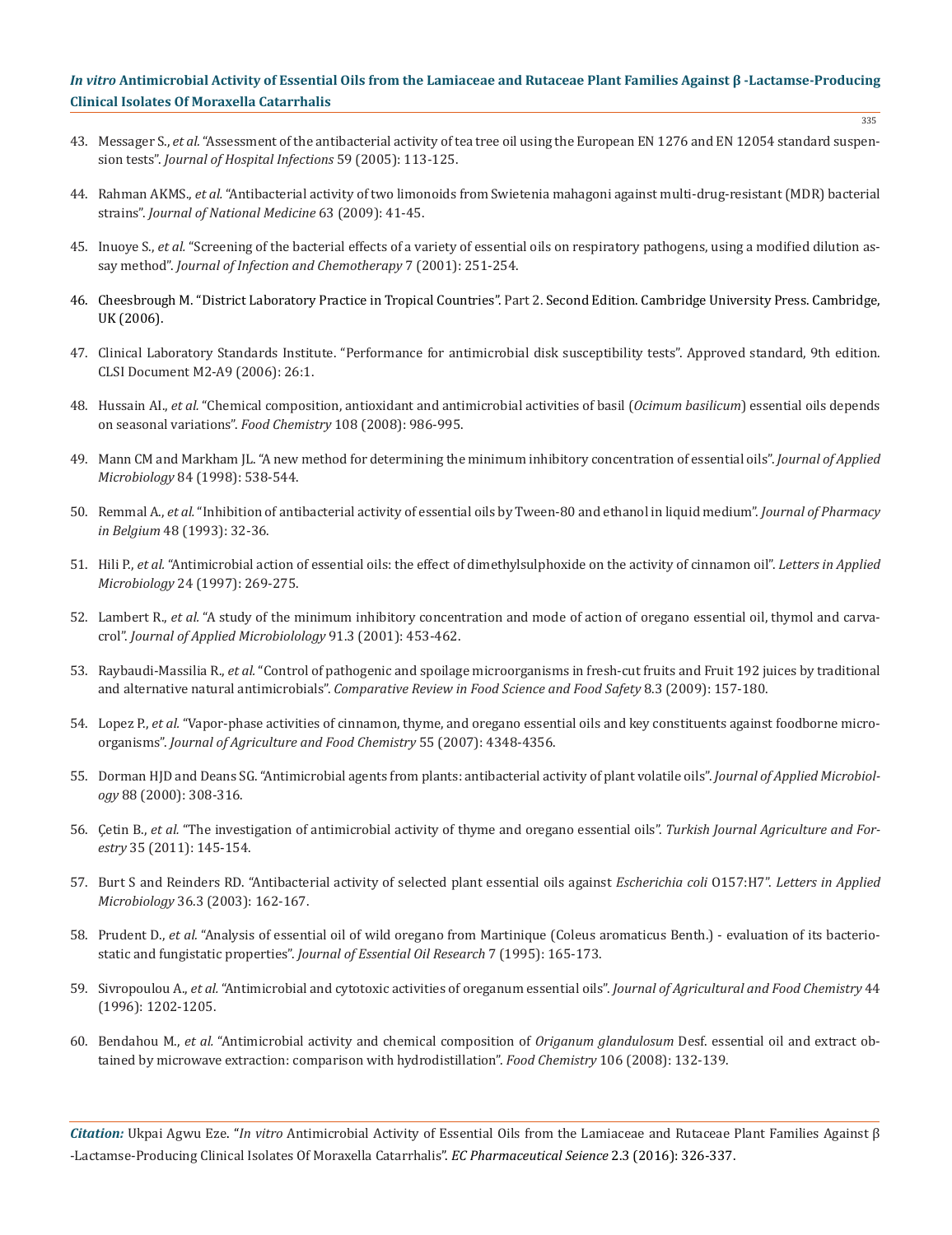- 61. Muller-Riebau F., *et al.* "Chemical composition and fungitoxic properties to phytopathogenic fungi of essential oils of selected aromatic plants growing wild in Turkey". *Journal of Agriculture and Food Chemistry* 43 (1995): 2262-2266.
- 62. Bouchra C., *et al.* "Chemical composition and antifungal activity of essential oils of seven Moroccan Labiatae against *Botrytis cinerea*. Pers: Fr". *Journal of Ethnopharmacology* 89 (2003): 165-169.
- 63. Daferera DJ., *et al.* "The effectiveness of plant essential oils on the growth of *Botrytis cinerea*, *Fusarium* sp. and *Clavibacter michiganensis* subsp. *Michiganensis". Crop Protectection* 22 (2003): 39-44.
- 64. Sokmen M., *et al.* "*In vitro* antioxidant, antimicrobial, and antiviral activities of the essential oil and various extracts from herbal parts and callus cultures of *Origanum acutidens"*. *Journal of Agriculture and Food Chemistry* 52 (2004): 3309-3312.
- 65. Esen G., *et al.* "Essential oil and antimicrobial activity of wild and cultivated *Origanum vulgare* L. subsp. *hirtum* (Link) Ietswaart from the Marmara region, Turkey". *Flavour and Fragrance Journal* 22 (2007): 371-376.
- 66. Łysakowska M., *et al.* "The activity of thyme essential oil against Acinetobacter spp". *Central European Journal Biology* 6.3 (2011): 405-413.
- 67. Karaman S., *et al.* "Antibacterial and antifungal activity of the essential oils of *Thymus revolutus* Celak from Turkey". *Journal of Ethnopharmacology* 76.2 (2001): 183-186.
- 68. Rasooli I and Mirmostafa SA. "Bacterial susceptibility to and chemical composition of essential oils from *Thymus kotschyanus* and *Thymus persicus"*. *Journal of Agricultural and Food Chemistry* 51 (2003): 2200-2205.
- 69. Rota C., *et al.* "In vitro antimicrobial activity of essential oils from aromatic plants against selected foodborne pathogens". *Journal of Food Protection* 67 (2004): 1252-1256.
- 70. Azaz AD., *et al.* "Composition and the in vitro antimicrobial activities of the essential oils of some Thymus species". *Z. Naturforsch. C*. 59 (2004): 75-80.
- 71. Fabio A., *et al.* "Screening of the antibacterial effects of a variety of essential oils on microorganisms responsible for respiratory infections". *Phytotherapy Research* 21 (2007): 374-377.
- 72. Horváth G., *et al.* "Essential oil composition of three cultivated *Thymus* chemotypes from Hungary". *Journal of Essential Oil Research* 18 (2006): 315-317.
- 73. Sharafzadeh S., *et al.* "Comparison of Essential Oil yield and Components in Two Parts of Garden Thyme Shoot". *Advances in Environmental Biology* 5.10 (2011): 3179-3182.
- 74. Iscan G., *et al.* "Antimicrobial screening of *Mentha piperita* essential oils". *Journal of Agriculture and Food Chemistry* 50 (2002): 3943- 3946.
- 75. Yadegarinia D., *et al.* "Biochemical activities of Iranian *Mentha piperita* L. and *Mentha communis* L., essential oils". *Phytochemistry* 67 (2006): 1249-1255.
- 76. Ashok K., *et al.* "Essential oil composition of *Mentha x piperita* L. from different environments of north India". *Flavour and Fragrance Journal* 14.1 (1999): 5-8.
- 77. Arldogan BC., *et al.* "Antimicrobial Activity and Chemical Composition of Some Essential Oils". *Archives of Pharmaceutical Research* 25.6 (2002): 860-864.
- 78. Derwich E., *et al.* "Aromatic Plants of Morocco: GC/MS Analysis of the Essential Oils of Leaves of *Mentha piperita"*. *Advances in Environmental Biology* 4.1 (2010): 80-85.

*Citation:* Ukpai Agwu Eze. "*In vitro* Antimicrobial Activity of Essential Oils from the Lamiaceae and Rutaceae Plant Families Against β -Lactamse-Producing Clinical Isolates Of Moraxella Catarrhalis". *EC Pharmaceutical Seience* 2.3 (2016): 326-337.